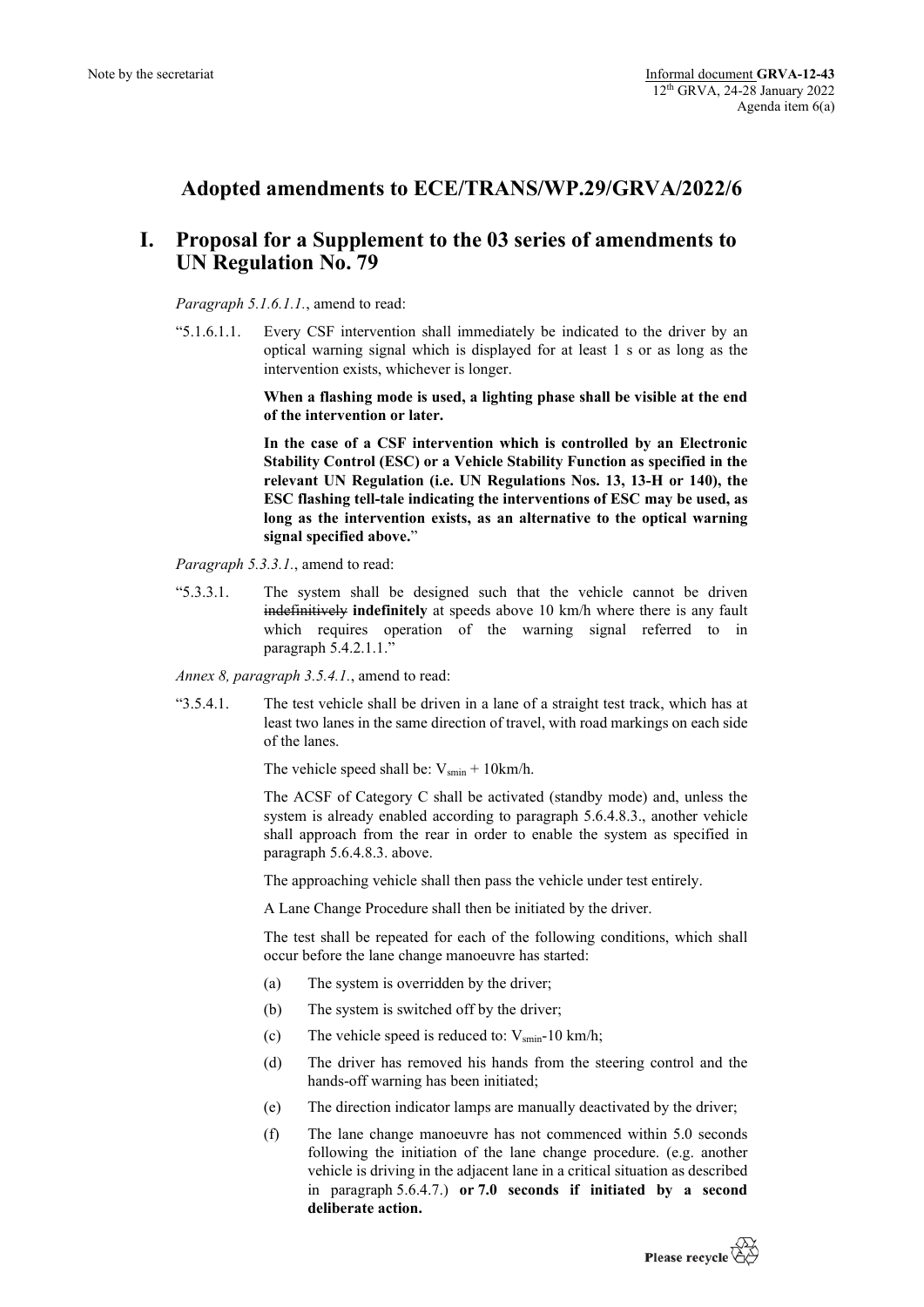**(g) The second deliberate action for an appropriate system is performed later than 5.0 seconds after the initiation of the lane change procedure.**"

## **II. Proposal for a Supplement to the 04 series of amendments to UN Regulation No. 79**

*Paragraph 2.3.4.18*. *(former)*, renumber as paragraph 2.4.18. (content unchanged), to read:

"2.3.4.18. "*Specified maximum RCM operating range (SRCMmax)*" means the maximum distance between the nearest point of the motor vehicle and the remote-control device up to which RCM is designed to operate."

*Paragraph 2.4.18. (former)*, re-number as paragraph 2.4.19.

*Paragraph 5.1.6.1.1.*, amend to read:

"5.1.6.1.1. Every CSF intervention shall immediately be indicated to the driver by an optical warning signal which is displayed for at least 1 s or as long as the intervention exists, whichever is longer.

> **When a flashing mode is used, a lighting phase shall be visible at the end of the intervention or later.**

> **In the case of a CSF intervention which is controlled by an Electronic Stability Control (ESC) or a Vehicle Stability Function as specified in the relevant UN Regulation (i.e. UN Regulations Nos. 13, 13-H or 140), the ESC flashing tell-tale indicating the interventions of ESC may be used, as long as the intervention exists, as an alternative to the optical warning signal specified above.**"

*Paragraph 5.3.3.1.*, amend to read:

"5.3.3.1. The system shall be designed such that the vehicle cannot be driven indefinitively **indefinitely** at speeds above 10 km/h where there is any fault which requires operation of the warning signal referred to in paragraph 5.4.2.1.1."

*Annex 8, paragraph 3.5.4.1.*, amend to read:

"3.5.4.1. The test vehicle shall be driven in a lane of a straight test track, which has at least two lanes in the same direction of travel, with road markings on each side of the lanes.

The vehicle speed shall be:  $V_{\text{smin}} + 10 \text{km/h}$ .

The ACSF of Category C shall be activated (standby mode) and, unless the system is already enabled according to paragraph 5.6.4.8.3., another vehicle shall approach from the rear in order to enable the system as specified in paragraph 5.6.4.8.3. above.

The approaching vehicle shall then pass the vehicle under test entirely.

A Lane Change Procedure shall then be initiated by the driver.

The test shall be repeated for each of the following conditions, which shall occur before the lane change manoeuvre has started:

- (a) The system is overridden by the driver;
- (b) The system is switched off by the driver;
- (c) The vehicle speed is reduced to:  $V_{\text{smin}}$ -10 km/h;
- (d) The driver has removed his hands from the steering control and the hands-off warning has been initiated;
- (e) The direction indicator lamps are manually deactivated by the driver;